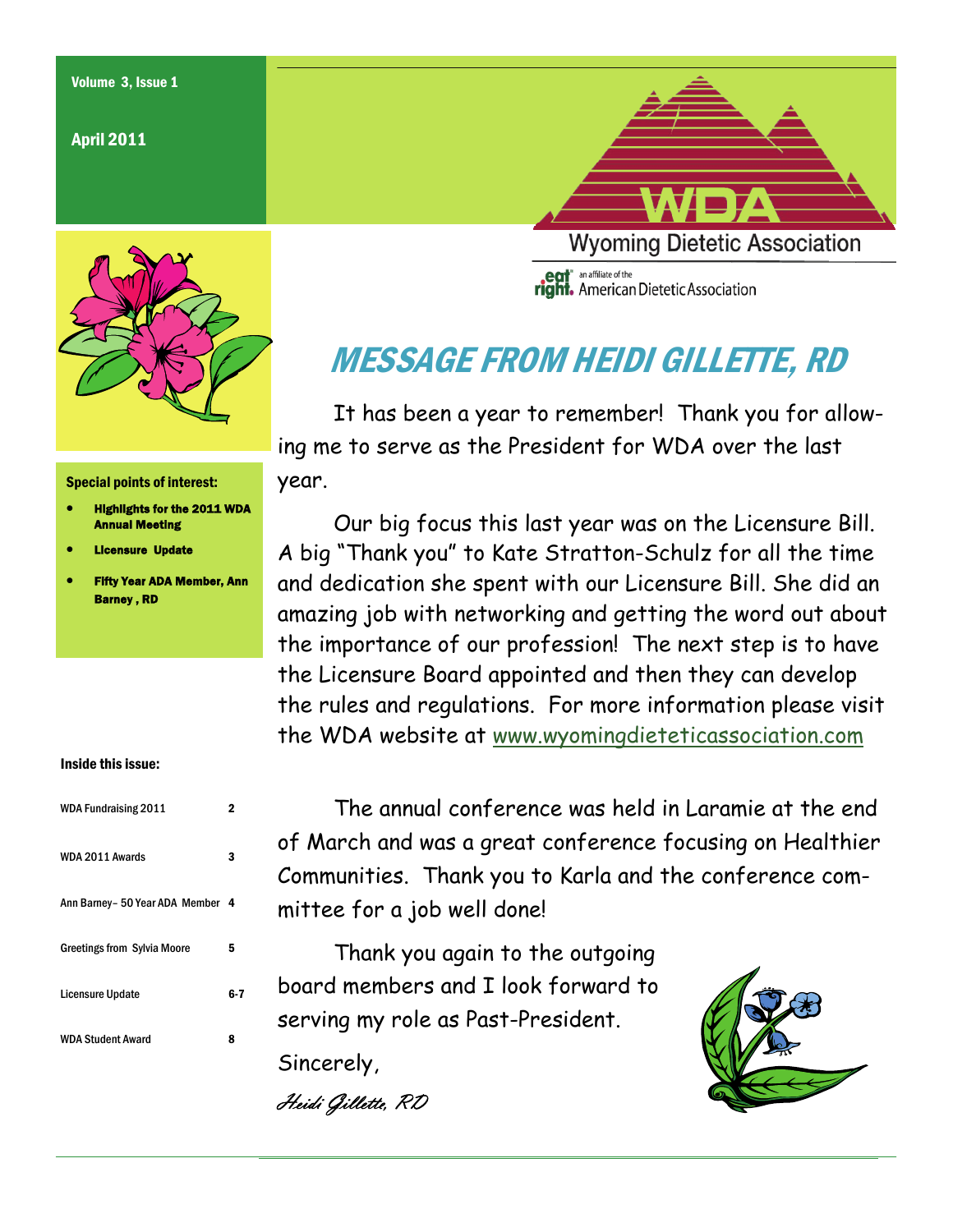# **Highlights from the 2011WDA Annual Meeting**



### WDA Fundraising 2011

### Silent Auction & On-site Raffle Huge Success

We raised \$649.00 at this year's fundraising efforts at our annual WDA conference in Laramie the end of April. The Silent Auction phase proudly offered 27 lovely items bringing in \$517.00 and the fun raffle of 11 smaller items raised \$132.00.

We had a great response from our WDA members and friends both in donations of items to be auctioned or part of the raffle and also in participating in the event by shopping and bidding. I was so pleased with the variety of beautiful and quality items.

I would like to thank the following people for their generous donations:

| Janice Smith               | Judy Barbe            |
|----------------------------|-----------------------|
| Heidi Gillette             | Ann Hunter            |
| Mindy Meuli                | <b>Beth Kamber</b>    |
| Karla Case                 | Paula Eskam           |
| Suzy Pelican               | Katie Stratton-Schulz |
| <b>Enette Larson-Meyer</b> | <b>Chris Douglas</b>  |
| Sue Combe's Family         |                       |



A special thank you goes out to Ann Hunter for her help in

setting up, tearing down, and helping to haul everything around and also for her valued advice and input each year. Thanks also to members of the Student Dietetic Association for their help during the event. It was great to have them there!

We've already started thinking about next year and just as a teaser – hopefully we will be "Dishin' Up Some Dollars and Cookin' Up Some Cash"!

Not to be forgotten – thanks to all of you who submitted bids and bought raffle tickets – hope you were pleased with what you won and if you didn't win – hopefully you had fun! We couldn't have raised this money without your support and willingness to be so generous.

Respectfully submitted, Sue Combe, WDA Fundraising Chair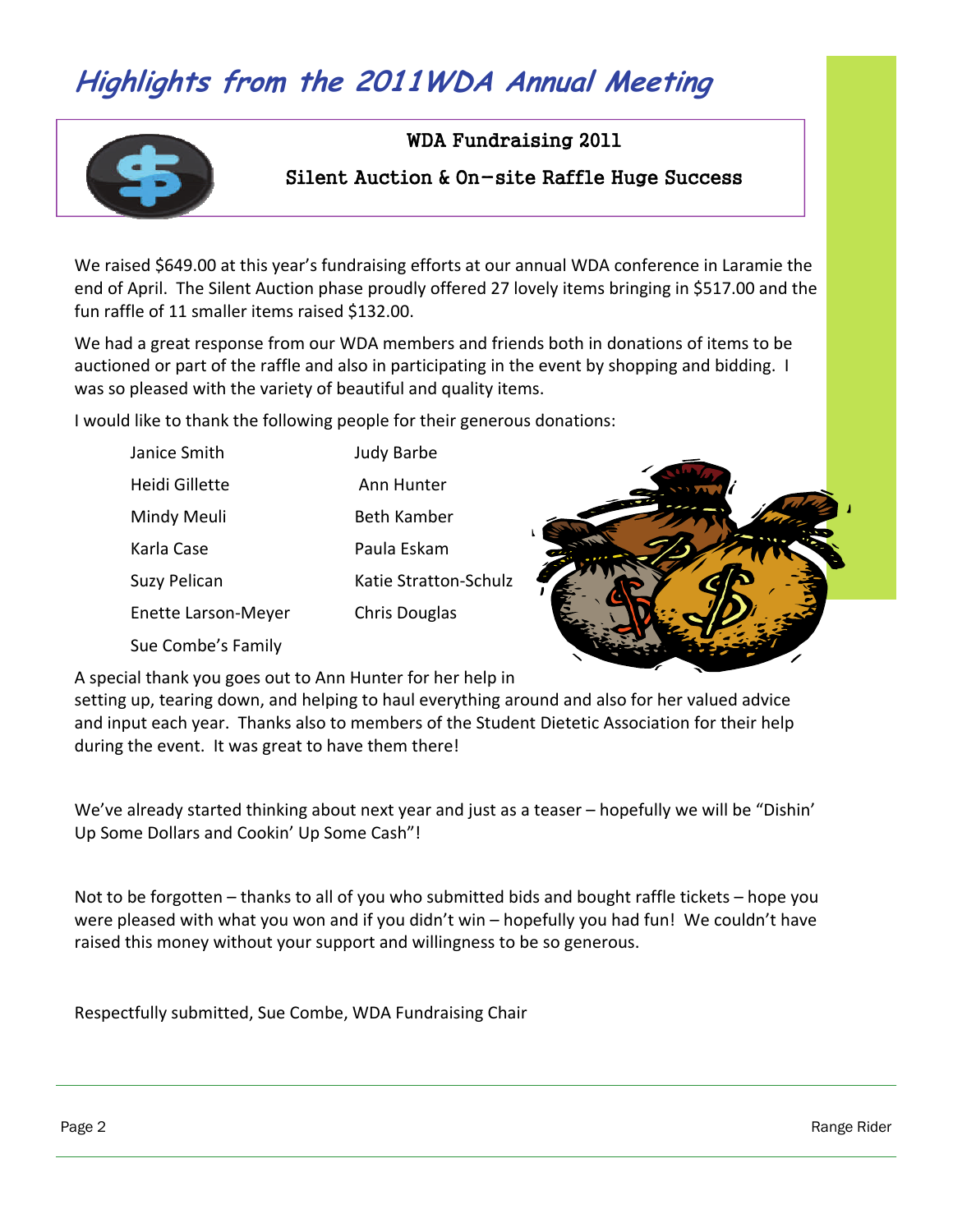## Gifts and Awards From the 2011 Annual Meeting



Karla Case presented Heidi Gillette with a gift of appreciation for her service as WDA President



Heidi Gillette presented Katie Stratton-Schulz a gift basket for all her hard work with obtaining RD licensure.



From Left to Right: Karla Case- Emerging Dietetic Leader Mindy Meuli- Outstanding Dietetics Educator Beth Kamber - Outstanding Dietitian of the Year Skye Murphy - Outstanding Dietetics Student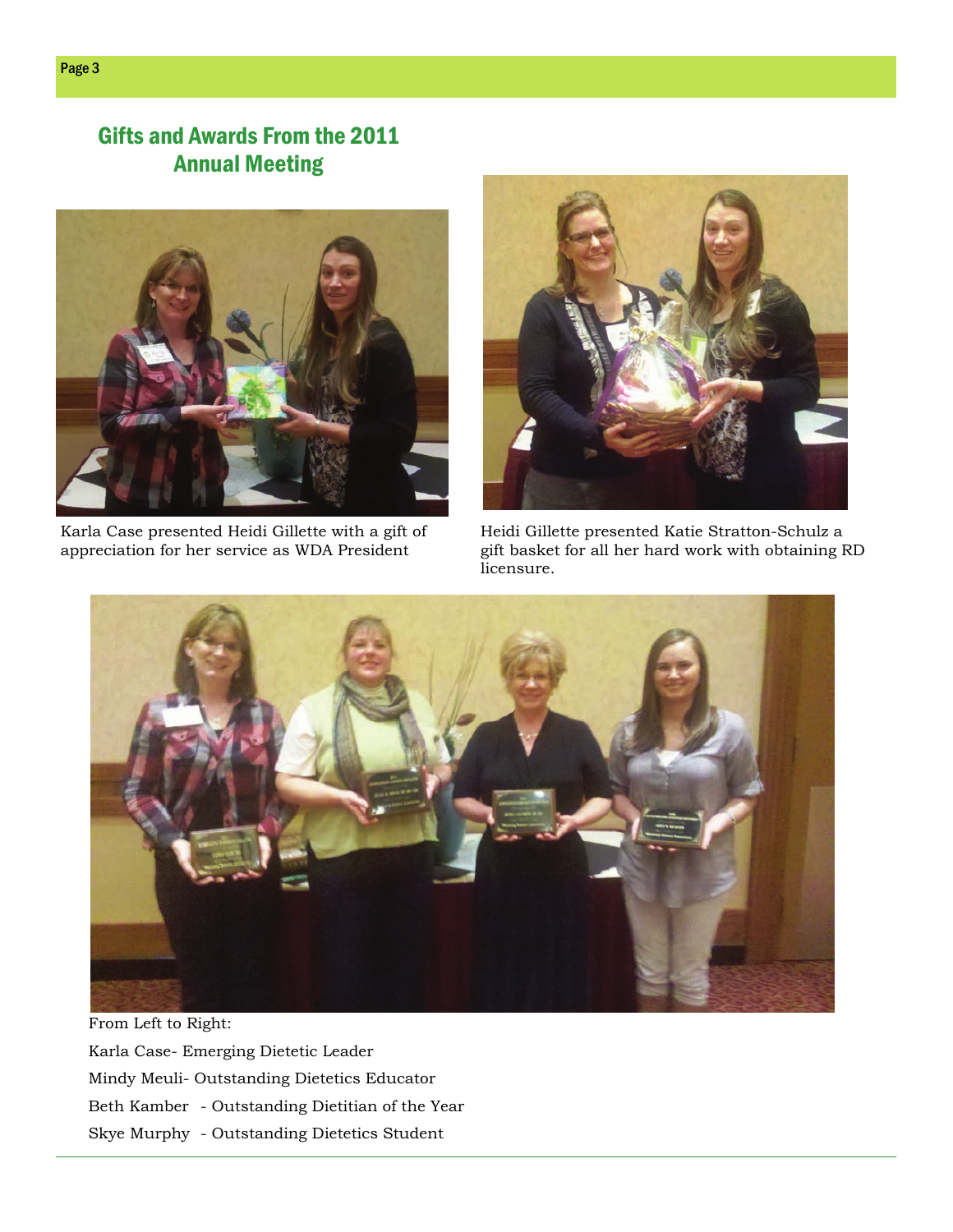# *50 Year ADA Member!!! Ann Barney, RD*



Ann Barney was born Ann Welles in New York City, the second of a pair of twins. At age 5, her family moved to Denver, Colorado. She attended University of Colorado where her family had gone before, including her father and her husband's father, who were roommates in 1924. After graduating with a BS in Home Economics, she interned at the Bronx, New York VA Hospital. With the VA's access to discounted tickets, she missed very few Broadway plays. At the end of that program, she re‐ turned to Denver to work as a clinical dietitian at St. Luke's Hospital, and married her husband. In August of the following year they moved to State College, PA, where her husband was a grad student at Penn State. While living in State College, she worked as a food service supervisor in the university dining halls. During this period her daughter, Susan, and her son, Colin, were born.

In the fall of 1968 the family moved to Ft. Monmouth, NJ, where her husband, now serving in the army, was assigned. While at Ft. Monmouth, Ann worked as a clinical dietitian at Jersey Shore Medical Cen‐ ter, thereby missing some of the tedious duties required of a military officers wife.

Upon leaving the Army in 1970, her husband went to work for BP and the family was relocated to Long Island, NY, where Ann worked as a clinical dietitian for Huntington Hospital, and later as a consulting dietitian for Long Island Jewish Hospital. A burn patient at Huntington was probably her greatest career chal‐ lenge. After BP moved the family to San Francisco, Ann kept up with continuing education courses, but did not work in the field of dietetics again. She had taken up sailing while in New York, and in San Francisco was active in the Sea Wenches, a women's sailing group.

With BP, the family was subsequently posted to London, England, Stavanger, Norway, where they were able to sail among the offshore islands, and in 1979, back to Denver. After BP proposed moving the family to Algeria, her husband, who had always wanted to be a rancher, left BP, helped form a small inde‐ pendent oil company, and they started looking for a cattle ranch. In 1987 they found their ranch in Big Piney, Wyoming. Since then, she has worked for the ranch, moving cattle on horseback, haying, feeding cattle, feeding ranch hands when necessary, and assisting with marketing their grass fed beef locally and through wyomingbeef.com.

Her son graduated from Colorado State University and, after two years managing the fabrication floor at the Greeley Monfort plant, rejoined the ranch. He now manages day to day operations, and is a significant factor in their grass fed beef venture. After graduating from CU, her daughter worked for the US Import Ex‐ port Bank in Washington DC before going on to the University of Virginia for an MBA. She then went to San Francisco as a mutual fund manager. Still unmarried and never a meat eater, she now works with a vegan ad‐ vocacy group. Holidays, Ann says, can be contentious.

She has two grandchildren; Josie, 13 and Tristan, 10, who live just across the door yard.

Earlier this month, Josie was first in the plant science section of the Wyoming State Science Fair finals here in Laramie. Her project was to determine if algae could be used as a food source for cattle. She con‐ cluded that it could be used as a supplement, but not as a complete ration.

In December of 2011 Ann and her husband will celebrate their 50th wedding anniversary.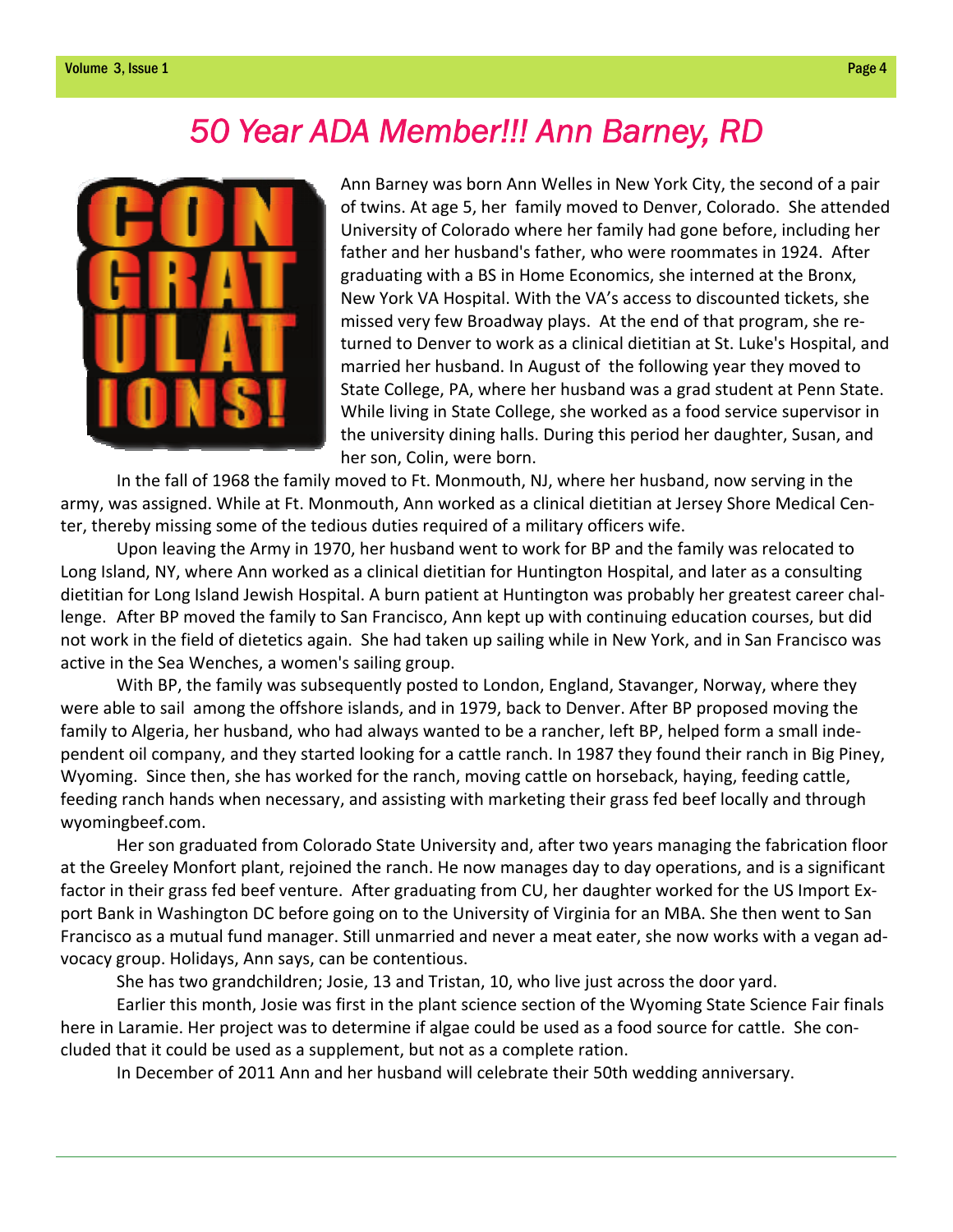# *Greetings from Sylvia Moore, PhD, RD*

In October and December, I helped with a panel review for USDA on some obesity prevention grant applications. That was a lot of reading, but it was fun and important work. My fellow panelists were awesome members of our profession from around the country.

In September 2010, the Montana Board of Regents (BOR) approved a dietetic technician program at one of our two-year schools – Montana State University (MSU)-Great Falls. That program is the only dietetic technician program in Montana.

At the Board of Regents meeting scheduled for May 2011, the BOR will consider approval of a Montana Dietetic Internship (MDI) program run by MSU-Bozeman. The internship will accept 14 students yearly for a 42-week experience. The MDI will accept only MSU graduates in its first class that begins in August 2011, but it will open to out-of-state applicants in future classes.

All the best,

Sylvia

Sylvia A. Moore, PhD, RD

Deputy Commissioner - Academic, Research, & Student Affairs

Office of the Commissioner of Higher Education

Montana University System

[smoore@montana.edu](mailto:smoore@montana.edu)



spring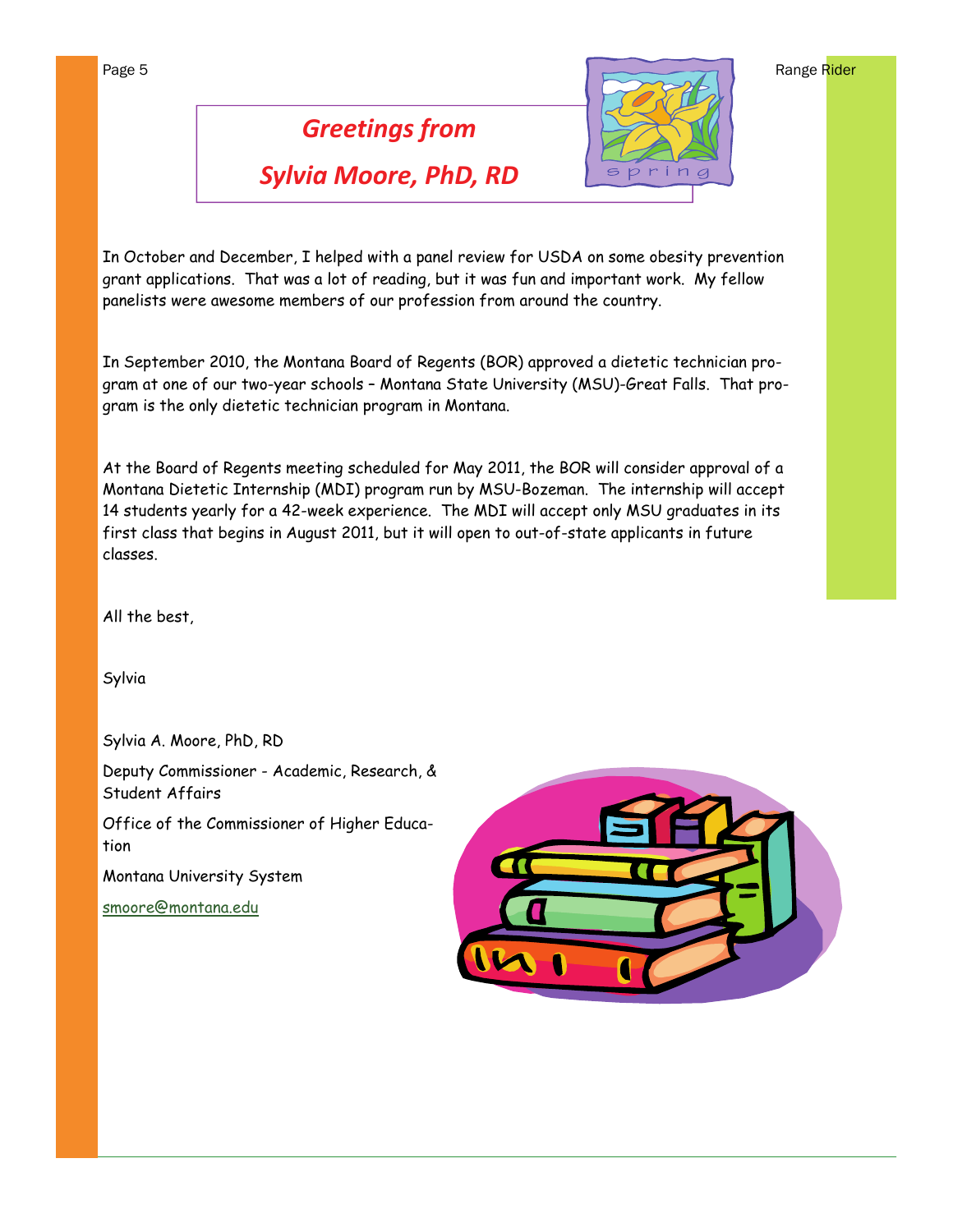## *APRIL 2011 DIETETICS LICENSURE UPDATE:*



### HOW DID WE GET HERE?

In 2007 the American Dietetic Association contacted WDA to encourage us to pursue licensure. At that time Wyoming was one of four states without some sort of licensure or certification.

In April 2010 at the annual WDA Conference in Casper the topic was presented for the board and association members who were present voted to pursue introducing a licensure bill for dietitians in the State of Wyoming during the 2011 General Legislative Session. Communication about possible licensure with WDA members started in 2007 and was first presented to the membership at the 2009 annual conference, an interim phone survey was conducted on the topic in the fall of 2009, along with numerous Range Rider articles and again at the 2010 conference. An email was sent to WDA members asking for interest in forming a licensure committee, 10 members responded with interest and 7 agreed to be on the committee. A lobbyist was hired and drafting of our licensure bill started taking shape using ADA's Model Practice Act. Ground work was done to communicate our efforts with any associations/professions that may have been opposed. Bill sponsors were obtained from October through January and our bill was introduced on the Senate Floor as SF 93 Dietetics Licensure and was signed by Governor Mead on March 3rd, 2011.

In debate about pursuing licensure, members of the Wyoming Dietetic Association believe this is a necessary step to protect our profession and the public. As health care reform evolves, it likely will include parameters specifying licensed professionals. By establishing state licensure, we have started to position Wyoming RDs to meet those criteria.

Cost of licensure has been a concern expressed by dietitians. The best guess estimate presented to members was approximately \$105 annually. This still remains an estimate. It is difficult to compare Wyoming's licensure fees to other states licensure fees, primarily because the number of registered dietitians in Wyoming is less than most states.

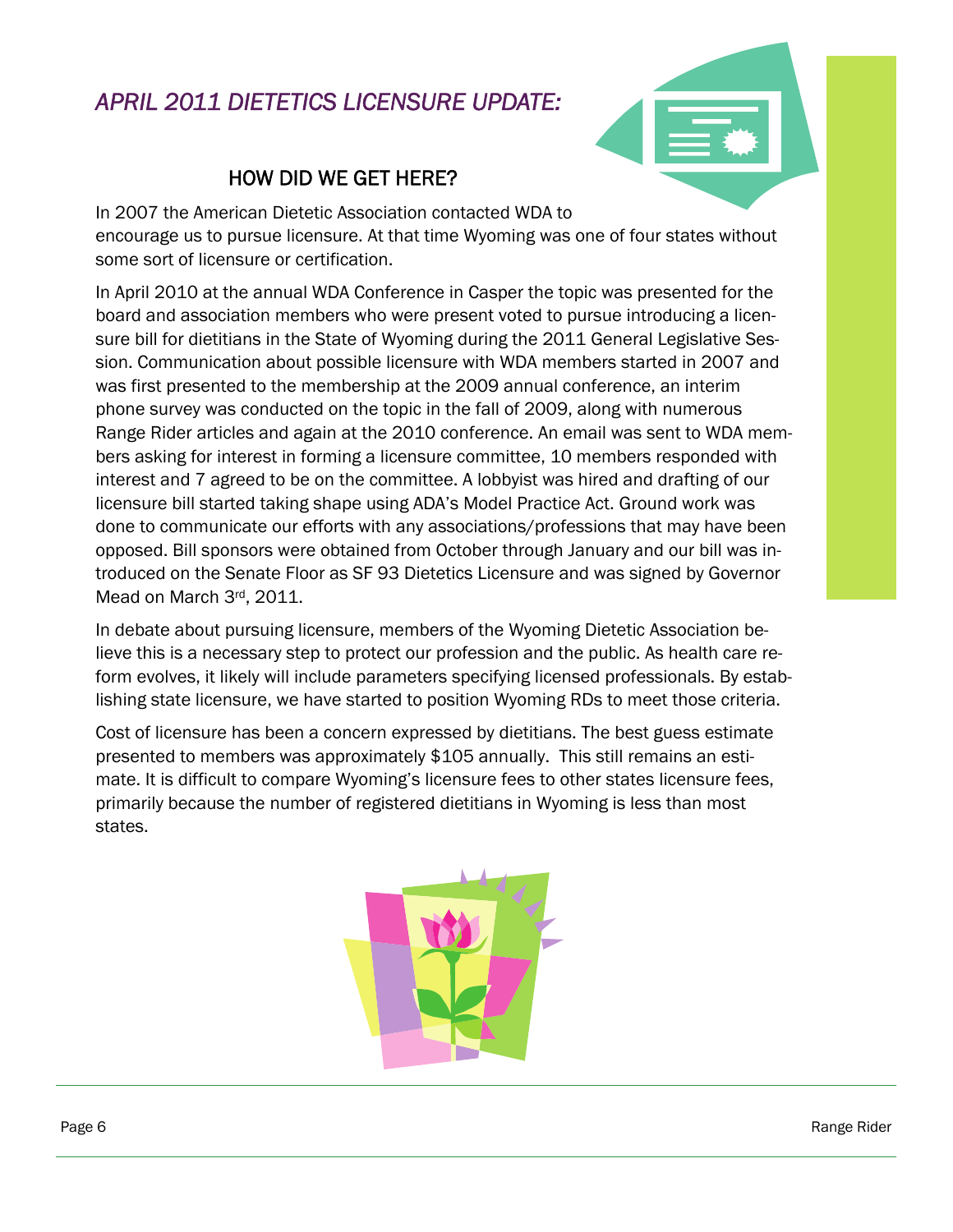### *DIETETICS LICENSURE UPDATE CONTINUED...*

### NOW WHAT SHOULD I EXPECT?

Per bill language Dietetics Licensure will go into effect July 1<sup>st</sup>, 2011 at which time the board, consisting of two RD's and one member of the public, appointed by Governor Mead will start writing the rules and regulations. It will also be during this time that the board will determine the fee.

July 1, 2012 is the first date that RD's would be required to be licensed but this depends on how long it takes to write and approve the rules and regulations.

Licensure is not related to membership in a dietetic association. It will be the right to practice in the State of Wyoming. So, all registered dietitians that practice in Wyoming will be required to be licensed.

### WHAT DO I NEED TO DO?

There is no action step that needs to be taken by each RD at this time.

However, the Professional Licensing Board will require two RDs to serve. The RDs who serve on the Dietetics' Licensure Board which will be housed under the Professional Licensing Board, a part of the state's Administration and Information agency, and will be directed by Veronika Skoranski, please note that the formation of this board is completely separate from WDA. If you are interested please submit your name and resume to the committee at: [WyomingDieteticAssociation@gmail.com.](mailto:WyomingDieteticAssociation@gmail.com)

The Licensing Board also requires one member of the public to serve at large. If you have any recommendations please forward their information to the address above.

We will continue to provide information and updates. Please watch for these updates on the rules and regulation process as input from RD's may be needed. Updates and the bill can soon be found on the WDA website at [www.wyomingdieteticassociation.com](http://www.wyomingdieteticassociation.com)  and will be communicated as necessary by email, phone or mail.

Thank you for your interest and support,

Katie Stratton-Schulz